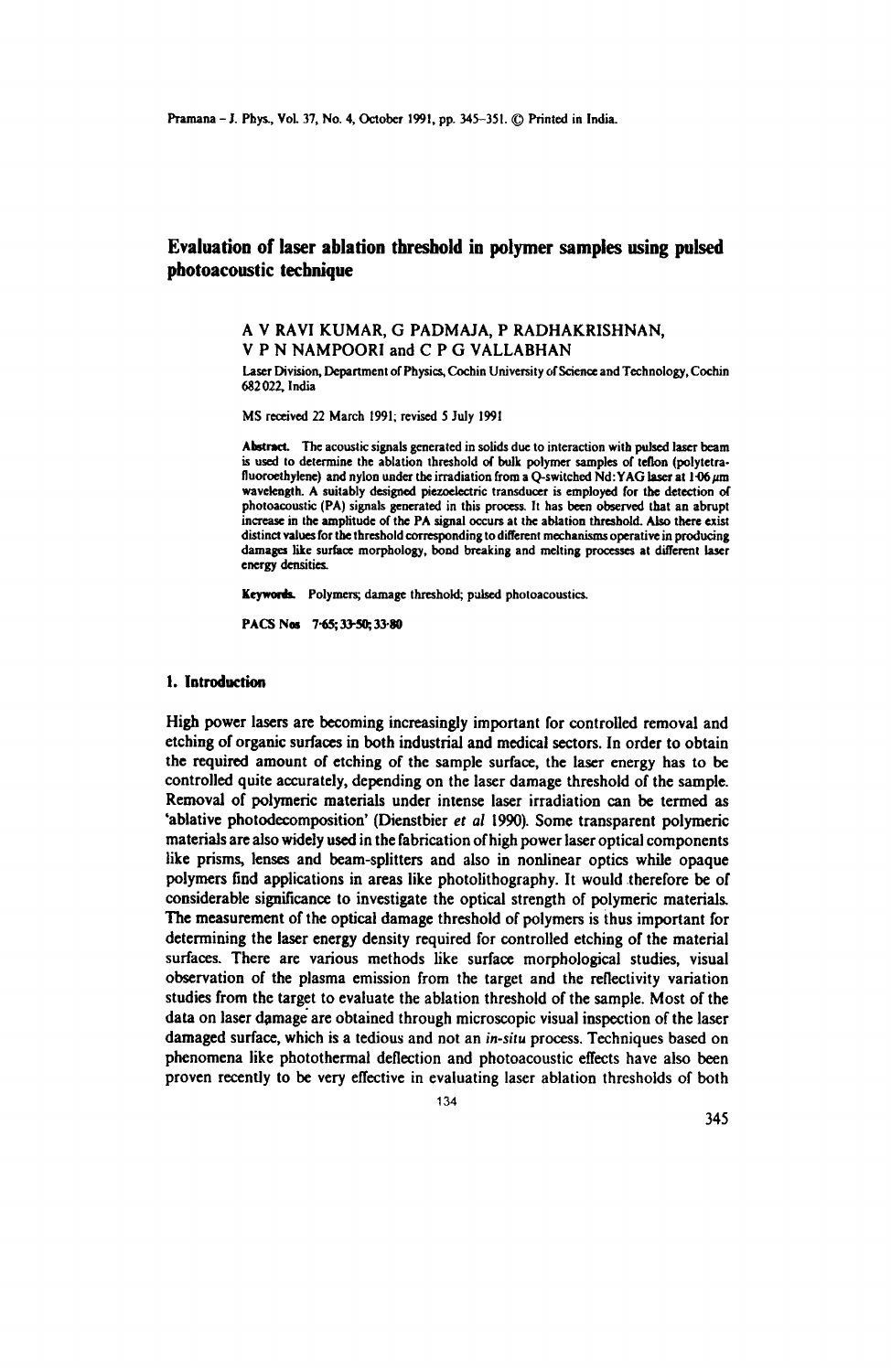transparent and opaque samples (Srinivasan and Braren 1989; Sell *et al* 1989; Rosencwaig and Willis 1980). The present paper describes the use of pulsed photoacoustic (PA) technique to evaluate the damage threshold of some bulk polymer samples. This method has the added advantage that it can be used as an *in-situ* laser damage monitoring technique for both bulk and thin film samples (Rosencwaig and Willis 1980).

It is well-known that the interaction of laser beam with matter produces acoustic pulses in the target material. At lower laser intensities, acoustic waves are generated essentially by thermo-elastic stress. The analysis of the acoustic pulses produced at comparatively lower laser energies can be used for non-destructive testing (NDT) and evaluation of materials (Harada *et al* 1989). At higher laser energies, where damage of the surface occurs, resulting in plasma formation, the ablation of the material from the surface causes a reactive force which acts as an intense source of acoustic waves (Harada *et al* 1989). IR lasers give rise to multiphoton excitation over the vibrational manifolds of the ground electronic states of the polymeric sample which is then followed by thermal decomposition resulting in the ablation or damage of the target surface. For ablation to take place, there exists a threshold laser energy density beyond which irreversible damage of the sample surface occurs.

The absorption of the incident pulsed radiation gives rise to transient thermal variations due to the heat released through non-radiative channels of de-excitations in the sample (Patel and Tam 1981). Many of the material parameters influencing the thermal balance of the system get significantly altered during ablation. Such sudden heating of the sample also causes pressure waves to be generated in it and these can be detected by an appropriate acoustic transducer. In the case of solids, the sample is placed in firm contact with the transducer for optimum signal amplitude since the acoustic impedance at the sample-transducer interface is minimum in such a configuration.

#### 2. Experimental technique

The schematic diagram of the experimental set-up for evaluation of the damage threshold of bulk polymer samples using PA technique is given in figure 1. The sample, in the shape of a disk of diameter 2·5 cm and thickness 5 mm (sample surface is polished with 400 grade silicon carbide powder) is pressure contacted on to the piezoelectric transducer using silicon grease (Patel and Tarn 1981). Since the PZT transducer is mounted inside a steel enclosure, the 1 mm thick steel between sample and the transducer helps in minimizing the acoustic reflection at the interface and gives a delay time limited by the transit time ofthe longitudinal waves in the transducer casing (Harada et al 1989). Also, care is taken to ensure that the laser beam itself does not fall on the transducer casing. The 1.06  $\mu$ m laser radiation (pulse width  $\sim$  10 ns, single shot) from a Q-switched Nd:YAG laser (Quanta Ray, OCR-Il) is focussed to a diameter of  $\sim$  1 mm using a convex lens on to the surface of the sample kept inside a stainless steel irradiation chamber provided with quartz windows. The laser energy was monitored for each laser pulse using an on-line, pulsed laser energy meter (Delta Developments), triggered in synchronization with the laser pulse. Each data point was taken with the laser pulse falling on a fresh surface of the sample by rotating the same about its axis while the distance between the illuminated spot and the centre of the transducer is kept constant.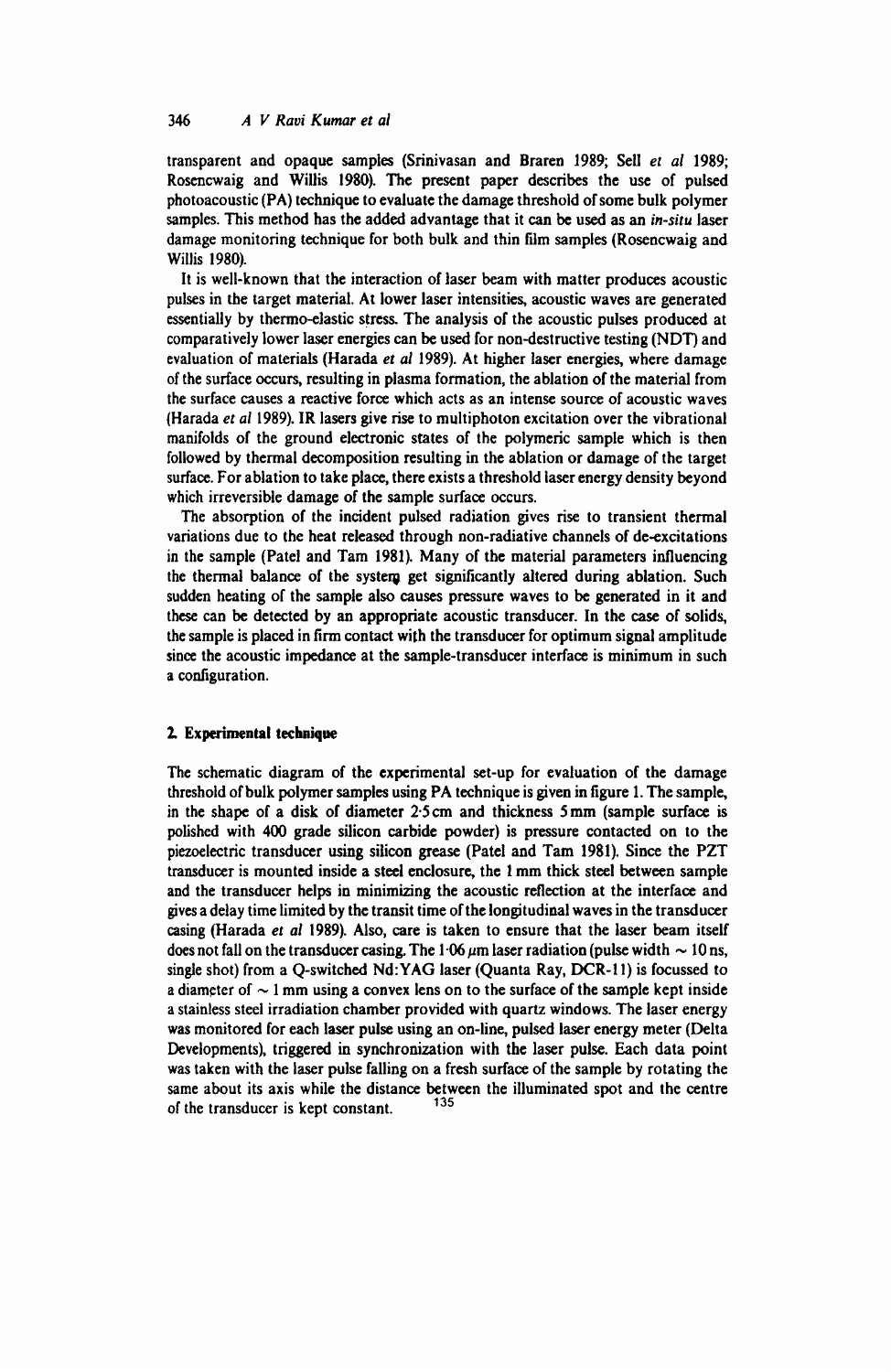*Laser ablation threshold* in *polyrmr samples* 



Figure 1. Schematic diagram of the experimental set up.



Figure 2. CRO trace of the PA signal from teflon at a laser energy density of  $\sim 1.8$  J/cm<sup>2</sup>  $(50 \text{ mV}/\text{div}$ ,  $2 \mu s/\text{div}$ .).

## 3. Results and discussion

The resultant PA signal from the PZT transducer is observed on a 100 MHz storage oscilloscope (Tektronix Model 466) using 50 ohm termination. A typical CRO trace of the output signal from the PZT for a laser energy density of  $\sim 1.8$  J/cm<sup>2</sup> for tellon sample is shown in figure 2. This PA pulse has a further delay with respect to the laser pulse because of the transit time of the acoustic signal through the sample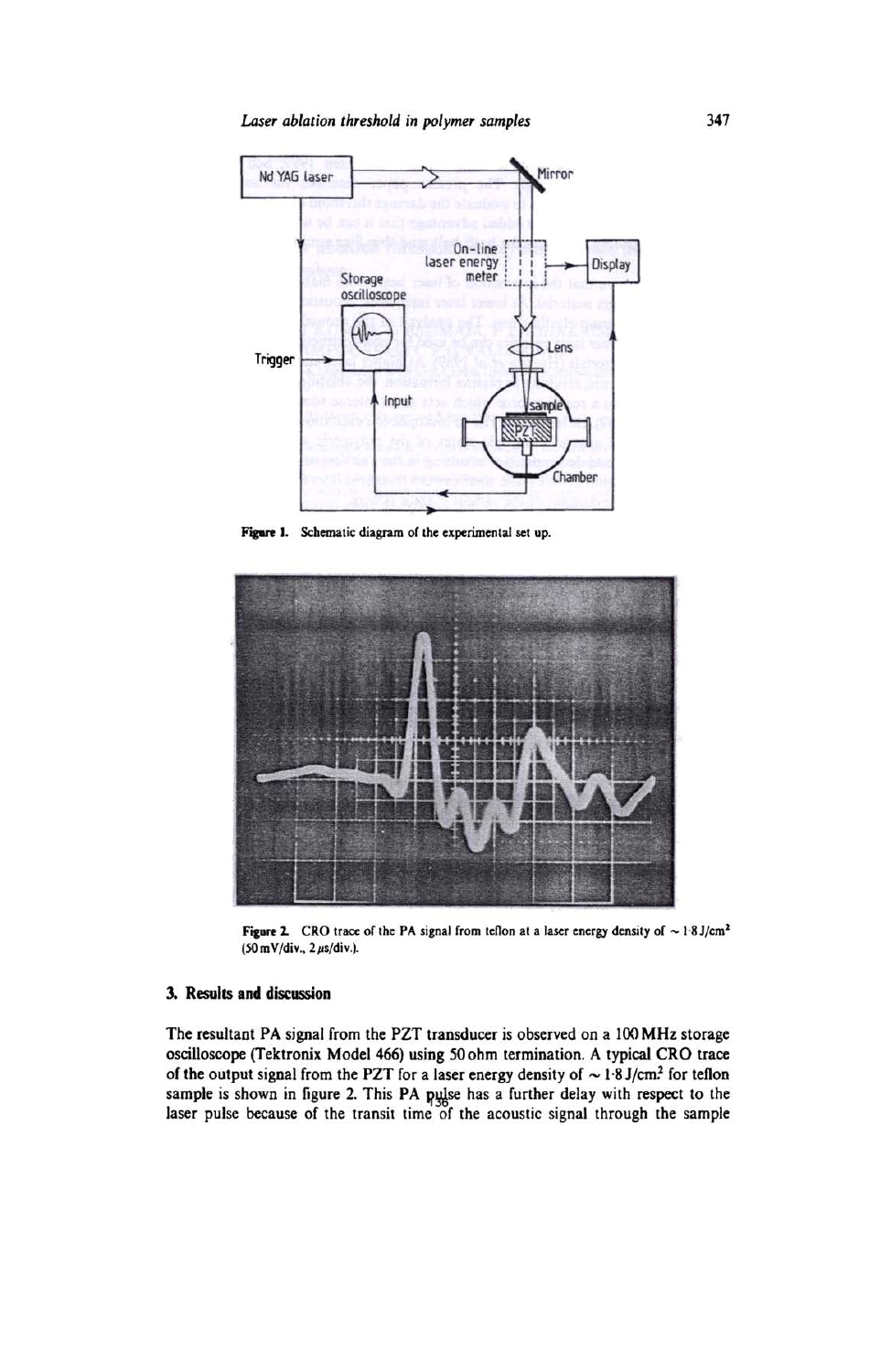

Figure 3. The plot of laser energy density us PA signal amplitude for bulk (a) nylon and (b) teflon samples in air. Insets: The expanded graph showing region (A) in detail.

material (figure 2). The negative peak observed in the pattern is a result of the rarefaction due to cooling of the sample following the compression wave caused by the heating of the same at laser fluence near damage threshold (Srinivasan and Braren 1989). The amplitude of these peaks is monitored on the CRO. The variation of the PA signal with the laser energy is studied and the plot of laser energy density versus the PA signal for teflon and nylon bulk samples are given in figures 3 (a, b). These show a clear and abrupt increase in the PA signal amplitude in the region of the damage threshold in full agreement with the observations of the previous workers (Srinivasan and Braren 1989; Harada et al 1989; Sell et al 1989; Rosencwaig and Willis 1980; Dienstbier et al 1990). Table 1 shows the values of the ablation thresholds evaluated for the two polymer samples teflon and nylon at  $1.06 \mu m$  wavelength. At the same wavelength, using multiple beam<sub>3</sub> technique, Milam (1977) determined the

348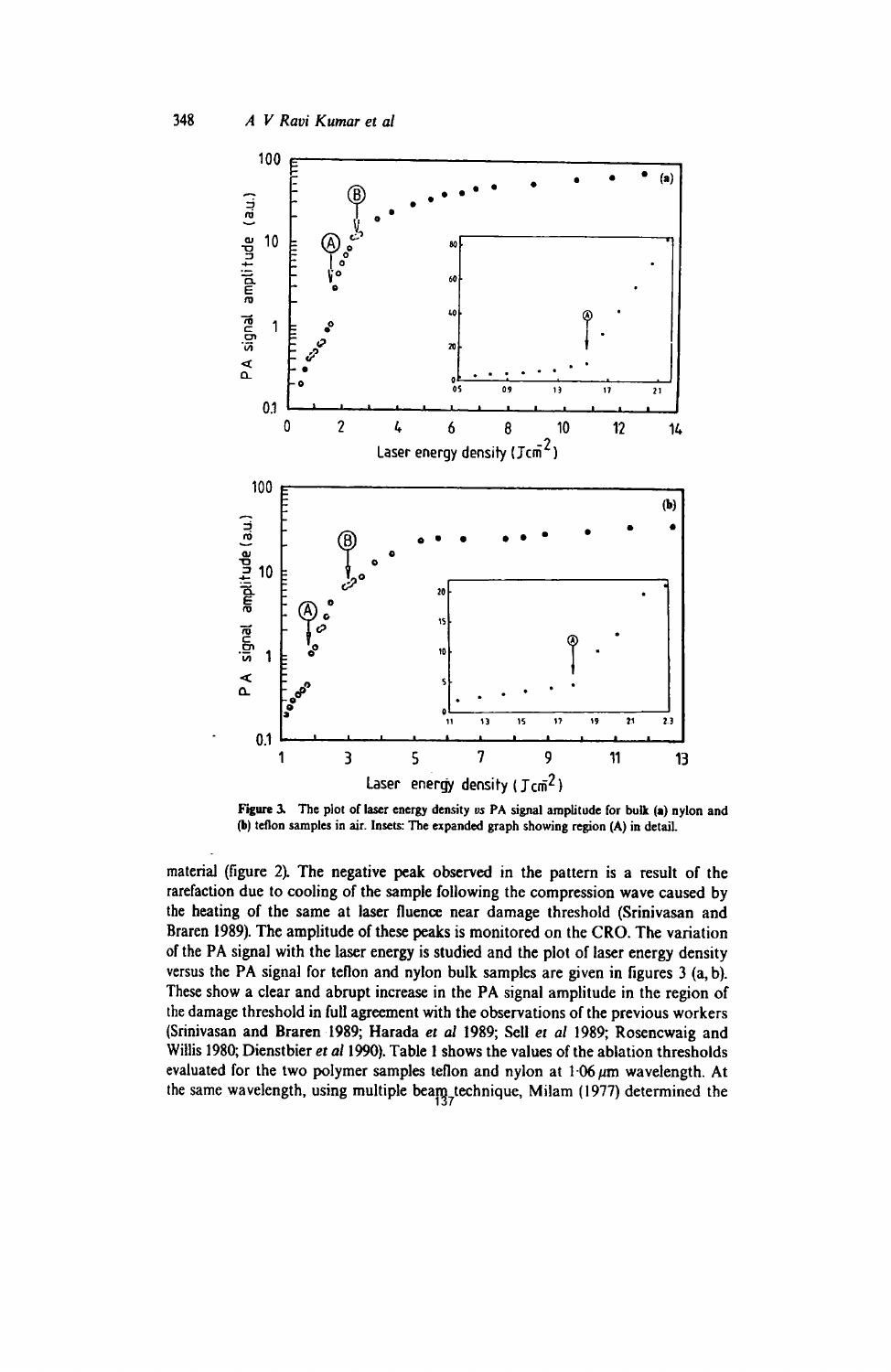|  | Table 1. Values of laser ablation threshold     |
|--|-------------------------------------------------|
|  | for polymer samples at $1.06 \mu m$ wavelength. |
|  |                                                 |

| Sample             | Region (A)<br>J/cm <sup>2</sup> | Region (B)<br>J/cm <sup>2</sup> |
|--------------------|---------------------------------|---------------------------------|
| Teflon*            | $1-78$                          | $2 - 85$                        |
| Nylon <sup>#</sup> | $1-53$                          | $2 - 25$                        |
| PMMA*              | 1-60                            |                                 |
| Polystyrene*       | 0-80                            |                                 |

\* Milam (1977), \*Present Work (estimated error  $\sim 20\%$ ).

damage thresholds for bulk polymethyl methacrylate (acrylic) and polystyrene samples to be of the order of  $1.6$  J/cm<sup>2</sup> and  $0.8$  J/cm<sup>2</sup> respectively which is of the same order of magnitude of damage thresholds for the polymeric materials under the present investigation.

The mechanisms of laser induced damage in polymeric materials have not yet been understood clearly. The damage threshold generally depends on visco-elastic properties of polymers as well as on the molecular structure of the monomers. It has been suggested that (Goldberg *et* a11983) laser induced damages in low absorbing dielectric materials like polymers are initiated through bond breaking phenomenon which will act as an acoustic source exhibiting the abrupt enhancement of the PA signal near the threshold. A significant fraction of the light energy above the threshold is utilized in the disruption of chemical bonds and also contributes to the thermal and kinetic energy of the ablated fragments (Gorodetsky *et al* 1985). The results for bulk nylon and teflon samples as given in figures 3a and 3b respectively, show that variation in slope occurs at region A (at lower laser energy density), as well as at B (higher laser energy density). Abrupt increase in the amplitude of the PA signal occurs at both these points. This shows the existence of two separate thresholds for the laser induced surface damage occurring apparently due to different causes (Harada *et* at 1989; Dienstbier *et all990).* The damage threshold will also depend on possible absorptive inclusions (Goldberg *et al* 1983) and surface polishing of the sample. The laser threshold at A is very sensitive to the sample surface conditions unlike the threshold at B. This observation leads to the conclusion that the threshold at A is determined by the surface morphology of the sample. The threshold A will characterize damage due to inclusions, impurities and surface inhomogeneity, while that at B should correspond to the initiation of bond breaking processes resulting in plasma formation and melting of the sample surface. This observation has been confirmed by recording the PA signal from various points of the sample surface (nylon) at laser energy densities corresponding to threshold A ( $\sim$  1·53 J/cm<sup>2</sup>) and threshold B ( $\sim$  2·25 J/cm<sup>2</sup>). As seen from figure 4, the magnitude of the PA signal corresponding to threshold A varies from one point to another on the sample surface while that corresponding to B remains practically constant over the various points on the sample surface which is thus scanned. This implies that the threshold A is sensitive to the surface conditions of the sample while that at B is virtually independent of the nature of the surface. The endothermic phase change occurring at the region of melting can cause a change in the response of the PA signal amplitude (note the change in slope near B). At still higher laser energy densities, the decrease in PA signal is counter-balanced by an increase in the plasma density and corresponding enhancement in the PA signal.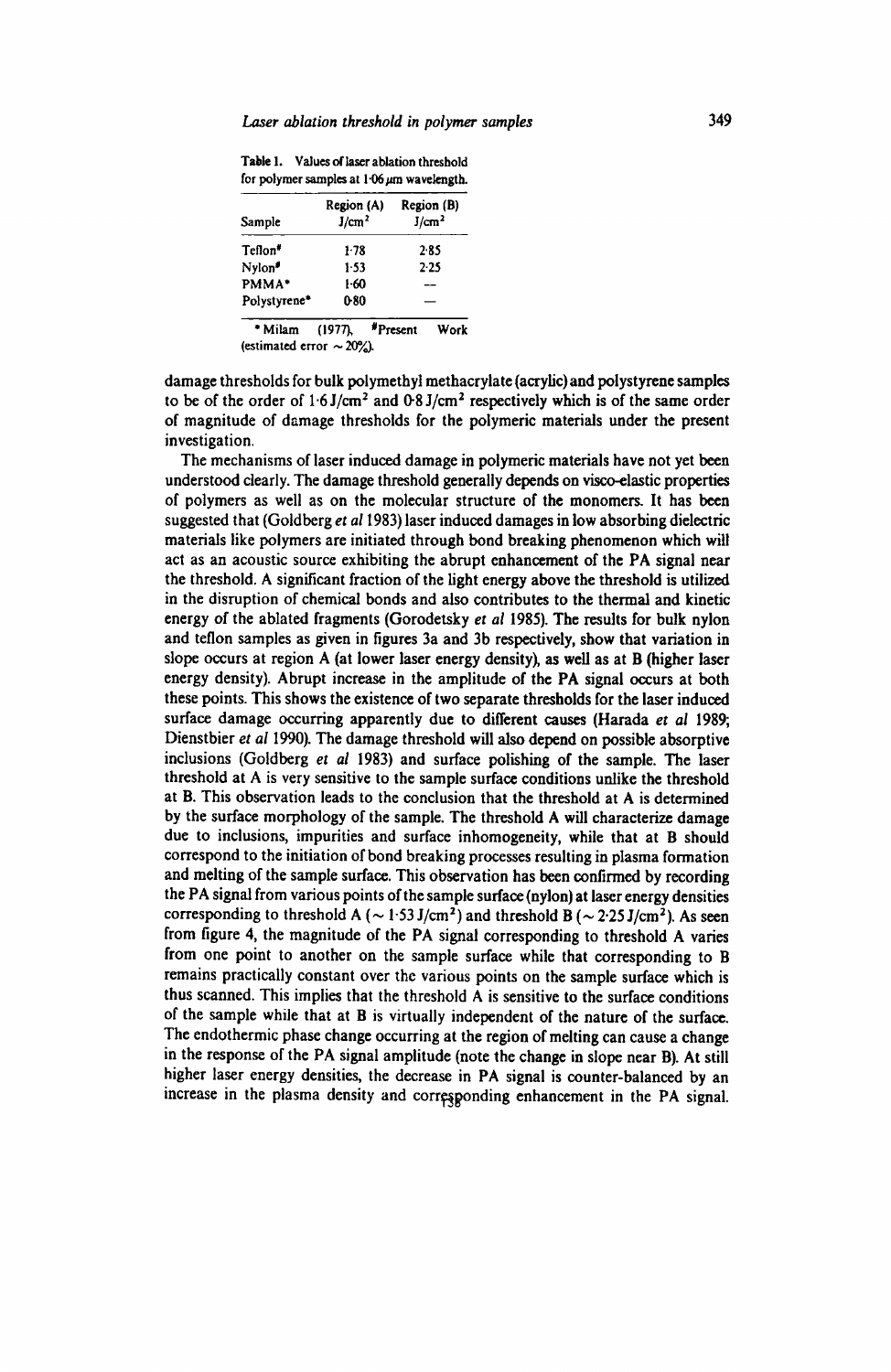

Figure 4. The plot of the variation of the PA signal at various points on the sample (nylon) surface at the two thresholds, A ( $\sim$  1.53 J/cm<sup>2</sup>) and B ( $\sim$  2.25 J/cm<sup>2</sup>). The broken lines show average value of the respective PA signals.



Figure 5. The photograph of the plasma plume from bulk teflon sample at a laser energy density of  $\sim$  3 J/cm<sup>2</sup>.

There is also significant absorption of photons by the sample at the damage site or within the plasma produced at this point, this added energy being transferred to the sample via electrons. Thus, where laser damage is accompanied by mechanical damage, but with no significant increase in the optical absorption, the PA signal will not increase dramatically (Rosencwaig and Willis 1980). At laser fluences much higher than that at B, the PA signal tend to saturate due to possible absorption of the laser beam by the plasma plume (Harada et al 1989). Visually, there is no plasma formation below region A, and as the laser energy crosses the damage threshold, the plasma plume begins to appear and it grows with further increase in laser energy density. Figure 5 shows the plasma plume from a bulk sample of tellon at a laser energy density of  $\sim$  3 J/cm<sup>2</sup>. In both nylon and tellon, the profile of the variation of the PA signal with laser energy density is identical. The relatively larger uncertainty in the slopes above region A could be due to the presence of spatial hot spots in the beam